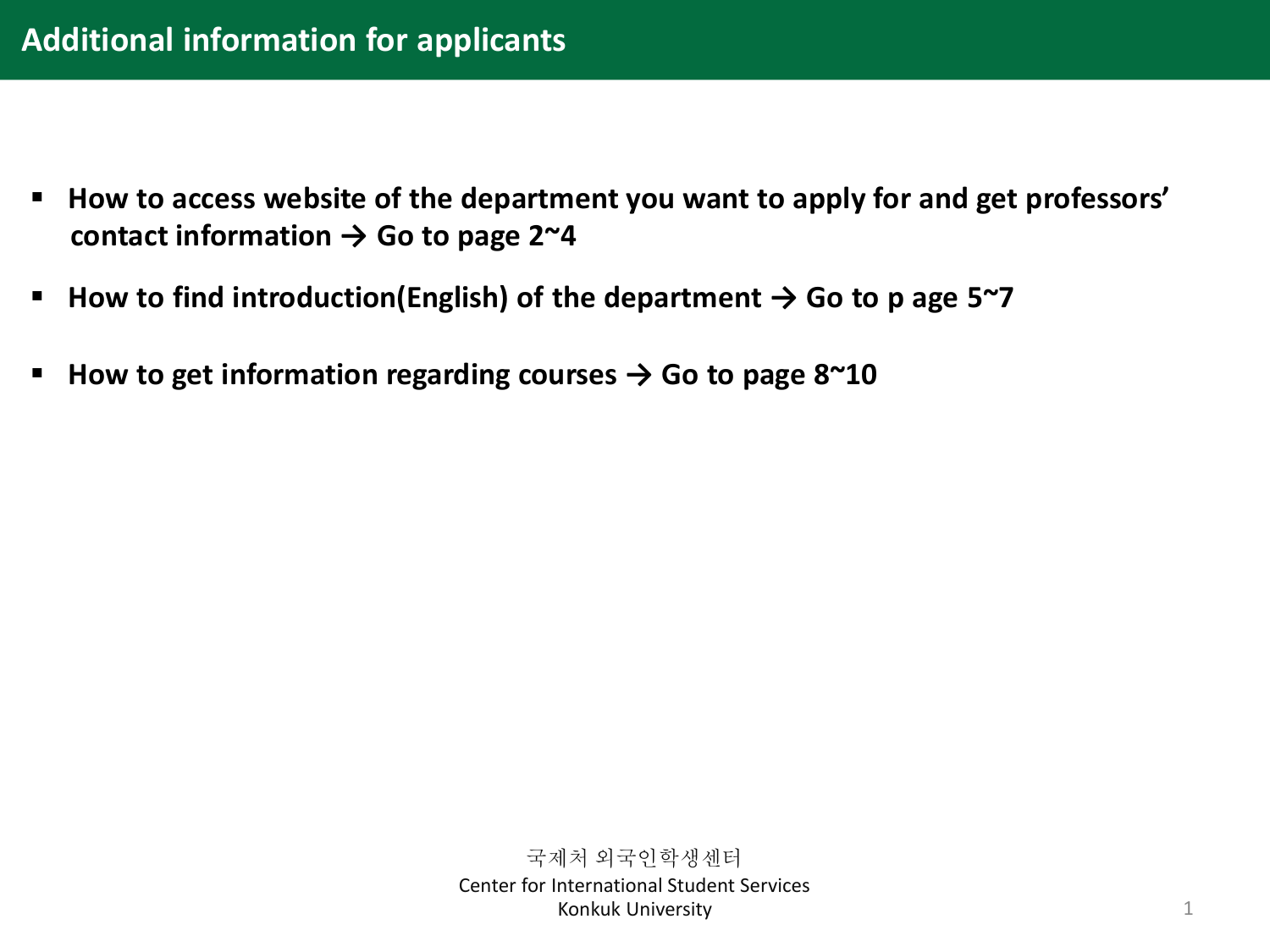- 1. Access the Konkuk Graduate School website ( <http://grad.konkuk.ac.kr/> ).
- 2. Click ' 학과안내 ( Department Information)' ' 학과소개 (Department Introduction)'.

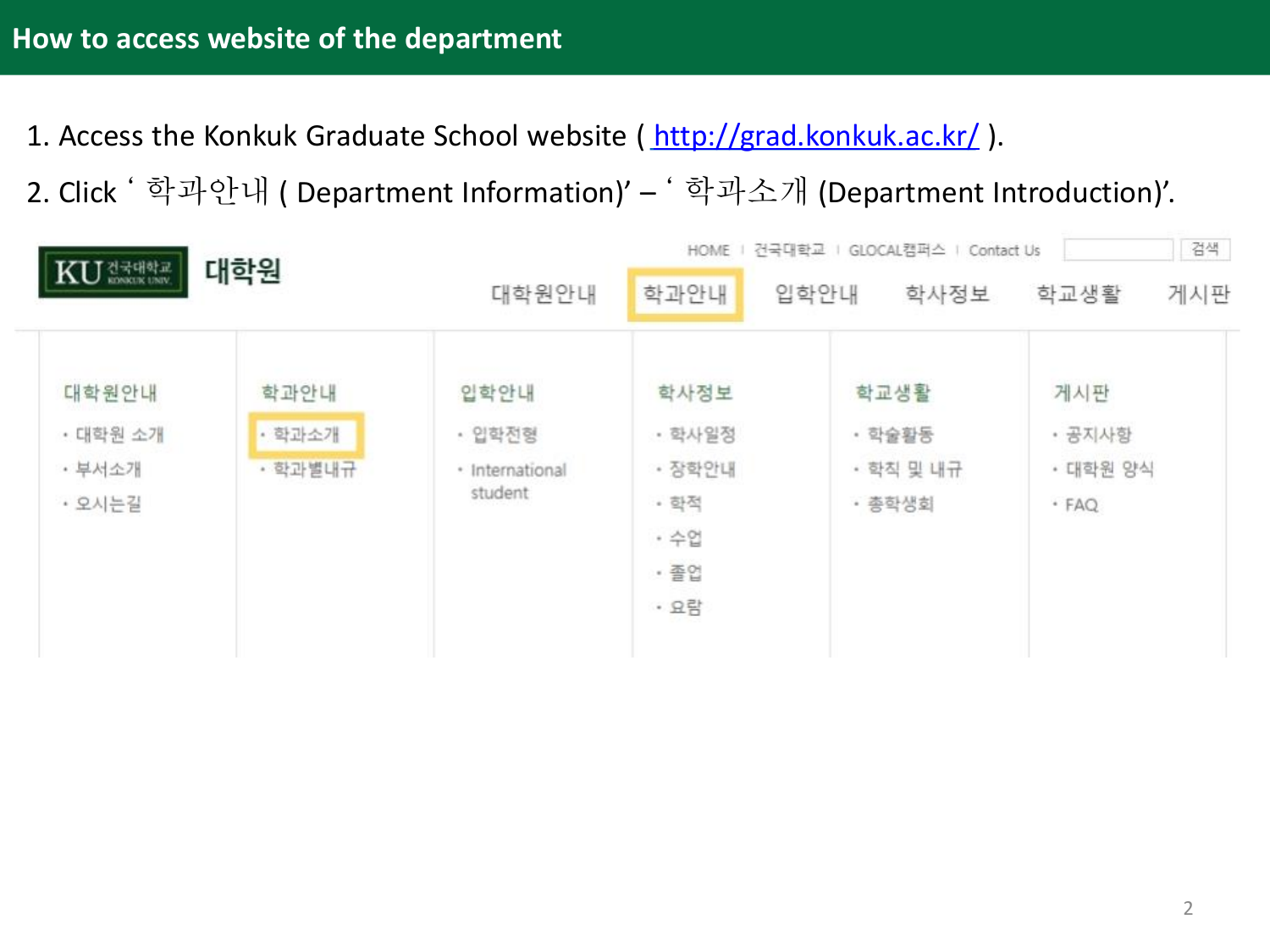3. Select an affiliate first and then click a department(Affiliates can be checked in the guidelines).



※ For Departments of Cultural Contents & Communication, World Heritage, Humanities for Unification, National Security and Disaster Management, Data Science, and Literature and Arts Therapy, click ' 학과간 협동과정 ' . 3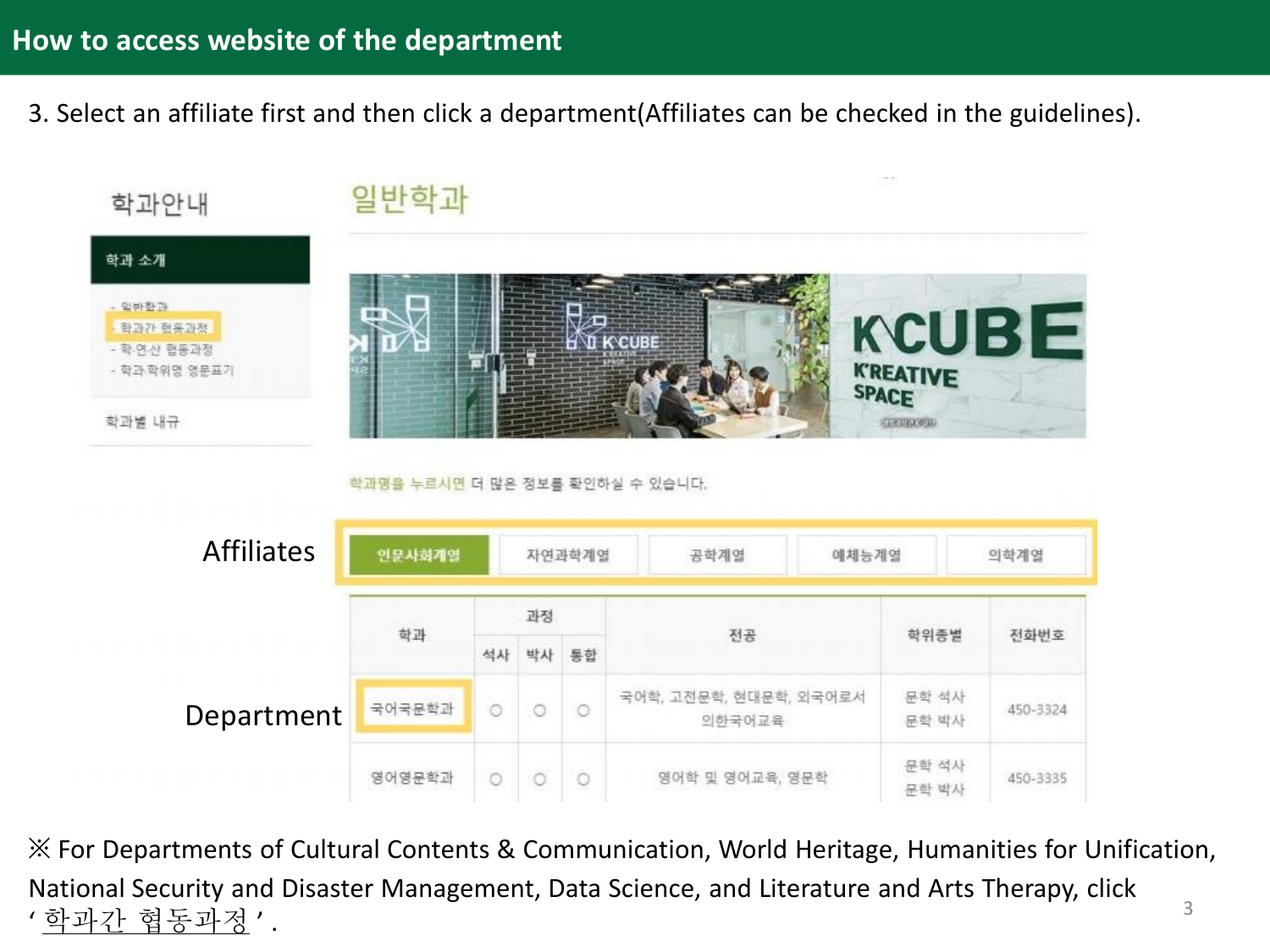4. Click 'Professor Introduction( 교수소개 )' from the menu at the top of the department homepage. You can get information regarding professor's name, major, and email address.

(Ex) Department of Korean Language & Literature

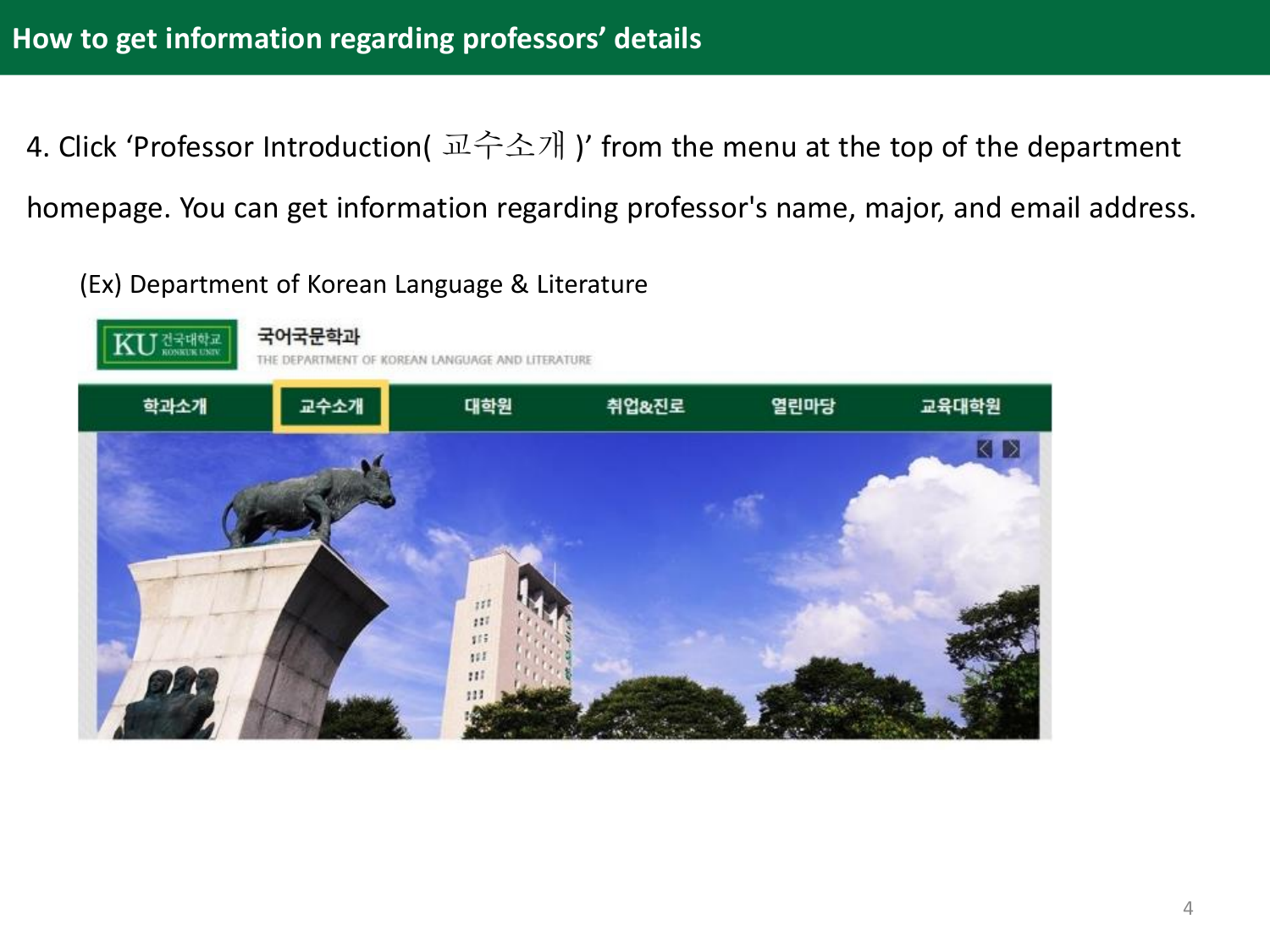1. Access Konkuk University English Homepage (<http://www.konkuk.ac.kr/do/Eng/Index.do>). 2. Click 'ACADEMIC ' – 'The Graduate School' – 'Overview' .

| <b>ABOUT KONKUK</b>                                | <b>ACADEMICS</b><br><b>ADMISSIONS</b>                      | <b>RESEARCH</b>                | <b>CAMPUS LIFE</b><br><b>INTERNATIONAL</b> |
|----------------------------------------------------|------------------------------------------------------------|--------------------------------|--------------------------------------------|
| Academic Calendar                                  | <b>Course Registration</b>                                 | Undergraduate                  | The Graduate School                        |
| <b>Rules &amp; Regulations</b>                     | Undergraduate School<br>Graduate & Professional<br>Schools | Overview<br>Liberal Arts       | Overview<br>numanities & Social Sciences   |
| Academic Transcript<br>Certificates                |                                                            | Sciences<br>Architecture       | Natural Sciences<br>Engineering            |
| Completion / Graduation                            |                                                            | Engineering                    | Arts & Physical Education                  |
| Credits for Bachelor's                             |                                                            | Integrated Software            | Medicine                                   |
| Credit Withdrawal<br>Enrollment & Leave of Absence |                                                            | Political Science<br>Law       | Interdisciplinary Integrated<br>Programs   |
| Examinations / Grades                              |                                                            | Commerce & Economics           | <b>Professional Graduate</b>               |
| Majors / Minors                                    |                                                            | <b>Business Administration</b> | Schools                                    |
| Undergraduate Years                                |                                                            | Life Science                   |                                            |
|                                                    |                                                            | Veterinary Medicine            |                                            |
|                                                    |                                                            | Art & Design                   |                                            |
|                                                    |                                                            | Education                      |                                            |
|                                                    |                                                            | Global Integrated Studies      |                                            |
|                                                    |                                                            | Institute of Technology        |                                            |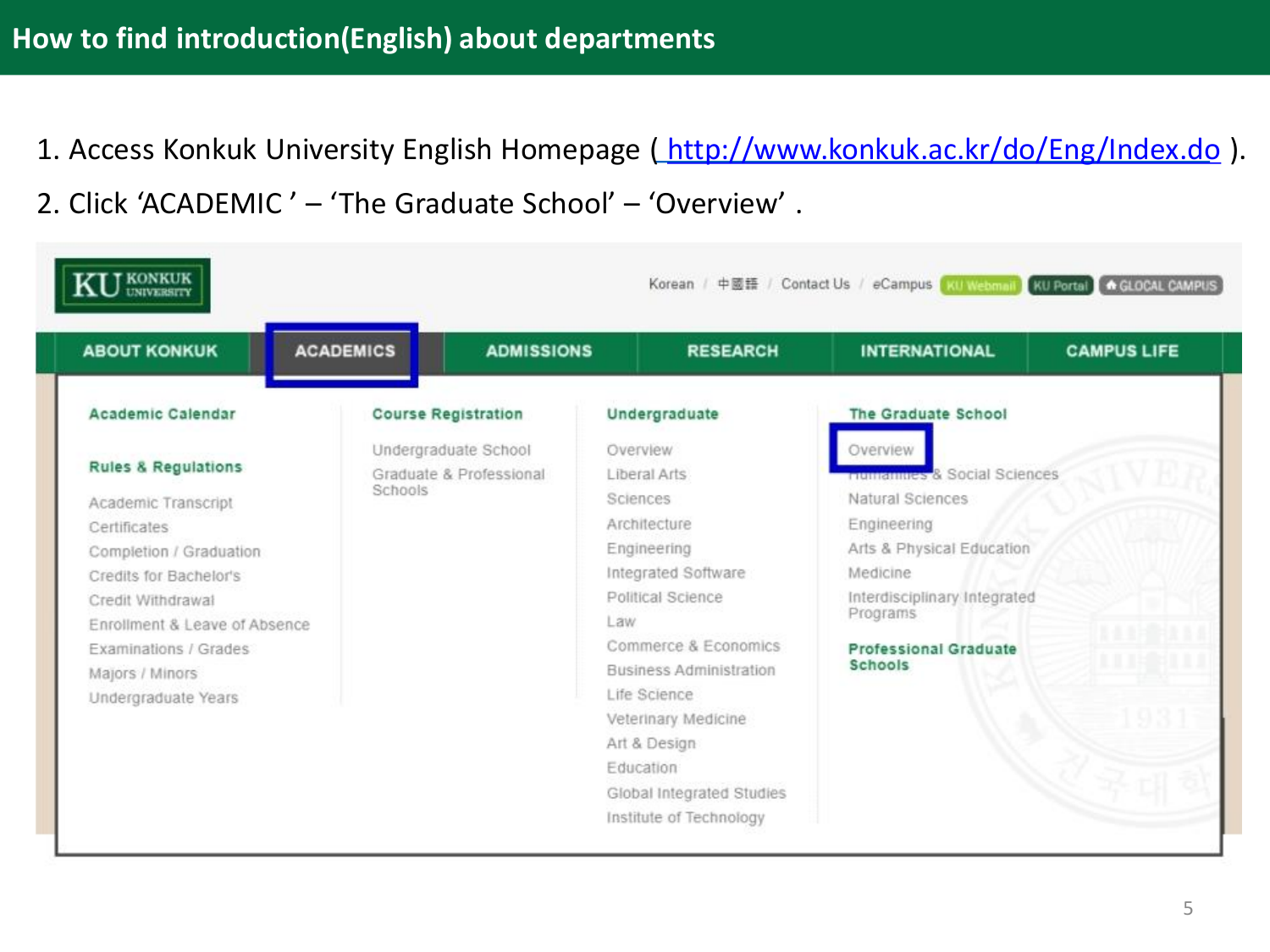## 3. Click the affiliate first.



A Home - Academics - The Graduate School - Overview

### The Graduate School overview



Konkuk University (KU) offers master's and doctoral degrees in the academic disciplines listed below. KU provides an excellent environment for graduate studies with its capacity as a research-oriented institution and internationally renowned



\*Affiliates are written in our guidelines.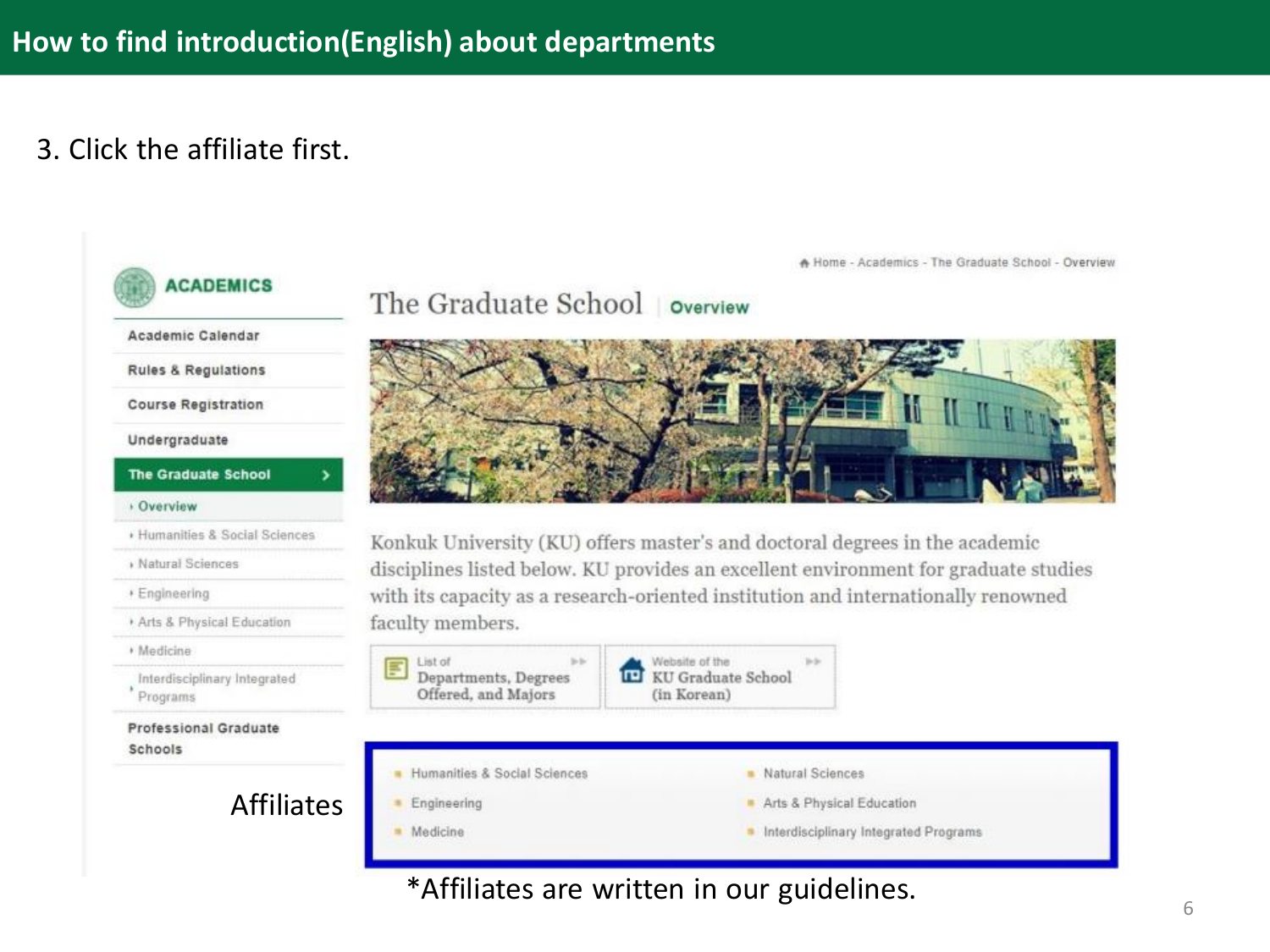4. If you select the department you are applying for, you can get the English introduction of the department.



### Humanities & Social Sciences

- Department of Korean Language & Literature
- **Department of English Language & Literature**
- **D** Department of Japanese Culture & Language
- **a** Department of Chinese Language & Literature
- **Department of Philosophy**
- **a** Department of History
- **a** Department of Education
- Department of Political Science
- **Department of Law**
- **Department of Public Administration**
- **Department of Economics**
- **D** Department of Business Administration
- **D** Department of Information Technology & Manag
- **Department of Management of Technology**
- **Department of International Trade**
- Department of Applied Statistics
- o Department of Livestock Management & Market
- Department of Real Estate Science
- **Q** Department of Consumer Information Science
- **Department of Educational Technology**
- Department of Advanced Industry Fusion

 $(\mathbb{A}^{\mathbb{A}})$  If you want to apply for Department of Korean Language & Literature, please click it.

### Introduction(English)

#### Department of Korean Language & Literature

#### **Introduction**

The Department of Korean Language and Literature at Konkuk University (KU) fosters talented individuals capable of inheriting and creating Korean cultural traditions by adopting an attitude of creative awareness toward the Korean language. Students study and gain an in-depth understanding and knowledge of the Korean language as well as classical and modern literature. For this purpose, we undertake scientific research into the transformation and structure of the Korean language. In addition, we engage in contemplation and critique of classical and modern literary works embodying the thinking and awareness expressed in Korea as found in Korean Rierature. In addition, investigations are made into the ethnic characteristics of Korean Ilterature through an analysis of its interactive relationship with foreign languages and cultures. In order to enable students to stand at the forefront of cultural development and for their own future academic success, we provide wellrounded education by taking full advantages of all characteristics of Korean literature. Moreover, we promote staff specialization and the strengthening of overall research capacity, while expanding the body of our highly qualified teaching staff.

The main educational objective of our department is to gain an understanding of and undertake systematic and specialized research on Korean language and literature. Investigation is made into the universality and identity of Korean ethnic culture through extensive, in-depth discussions and analytical research into the main areas of Korean language and literature, as well as associated environments and texts. We foster creative leaders in the humanities field who are able to pioneer the construction of an advanced, future-oriented forms of culture by exploring the existing aspects and usefulness of Korean language and literature.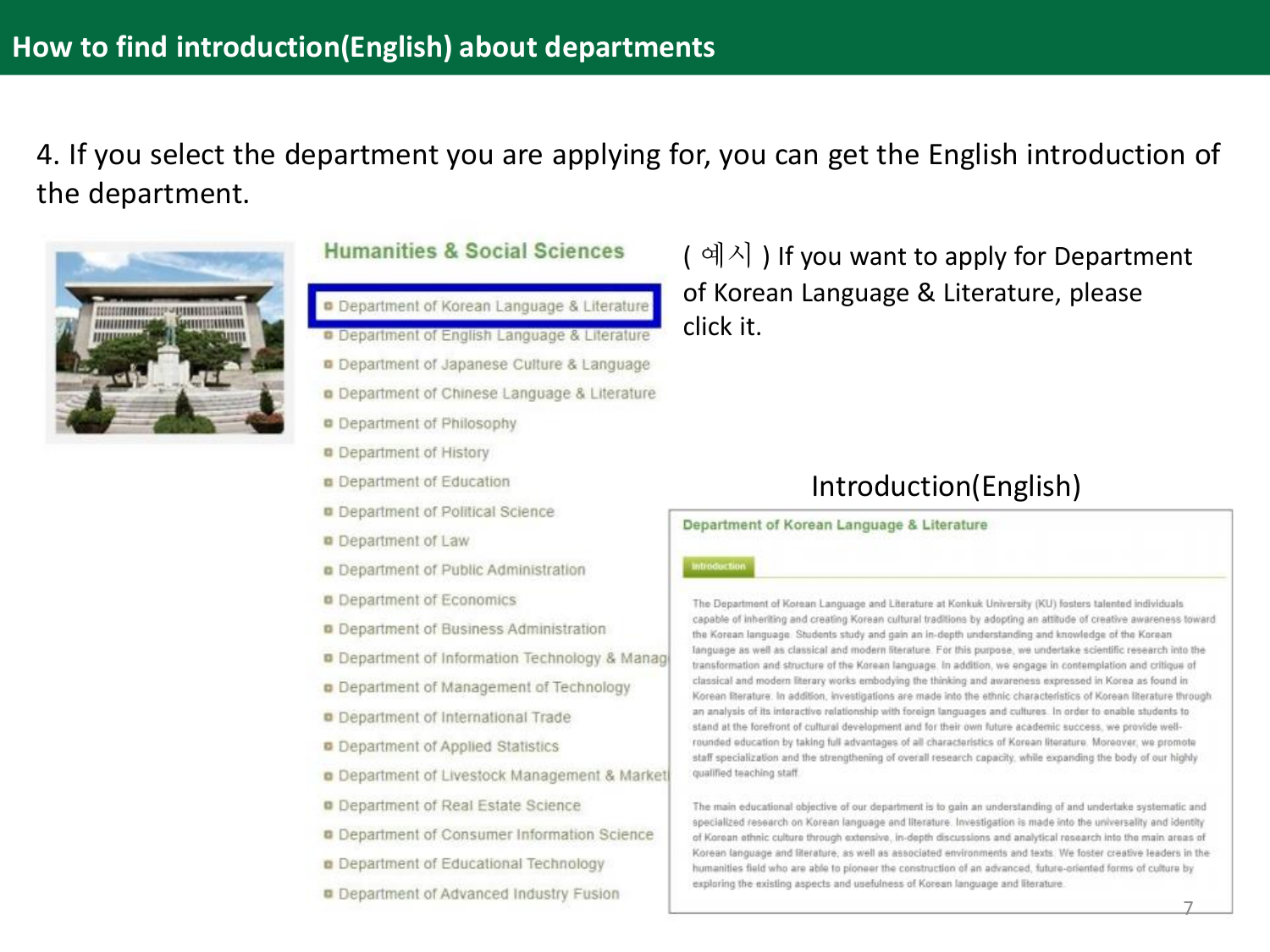# **How to get information regarding courses**

- 1. Access the website of our Graduate School. (<http://grad.konkuk.ac.kr/>)
- 2. Click Academics( 학사정보 ) Courses( 수업 ) Course Schedule( 종합강의시간표 ).

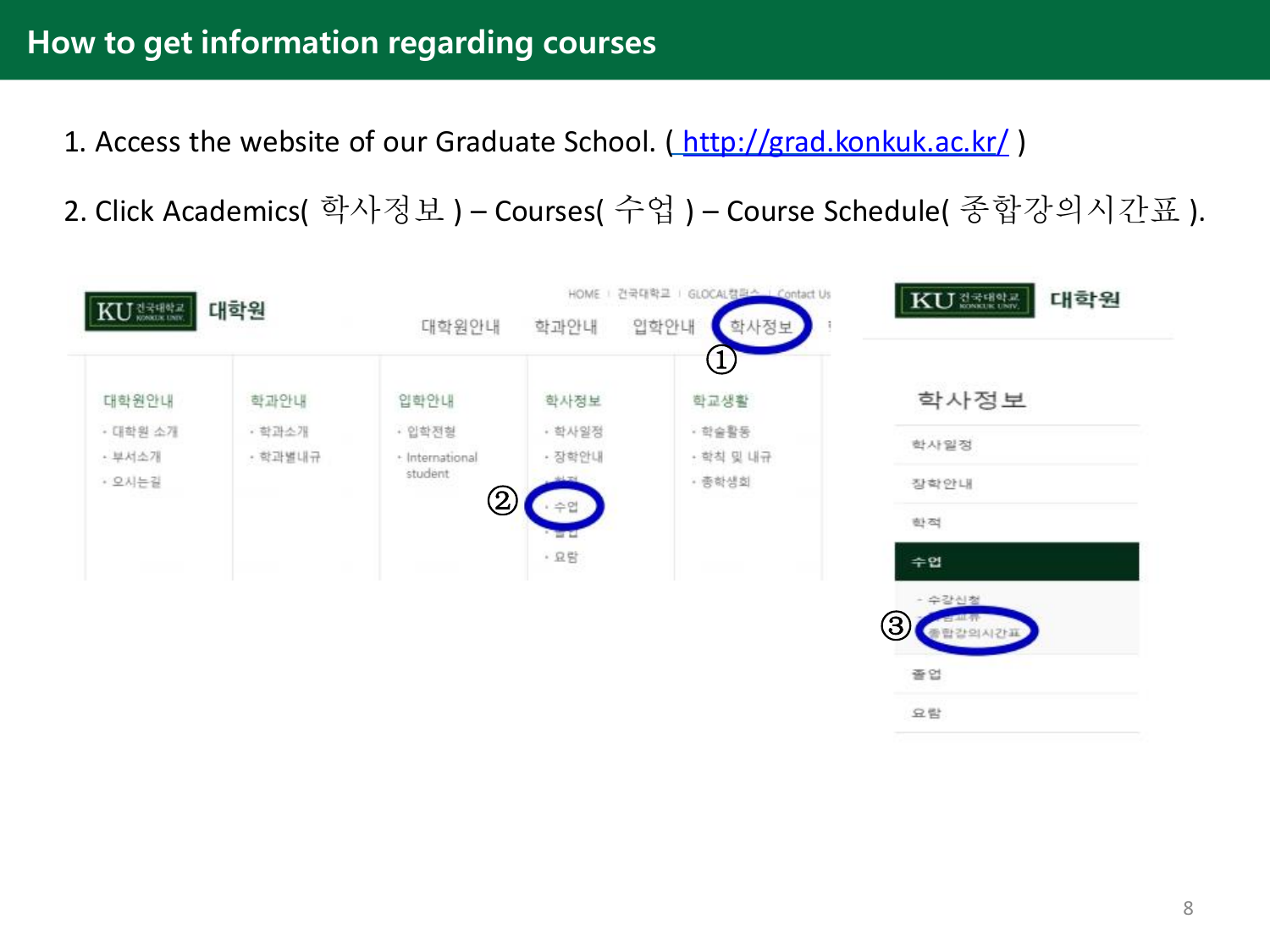# 3. Click 'Go to Course Schedule( 종합강의시간표조회 바로가기 )'.